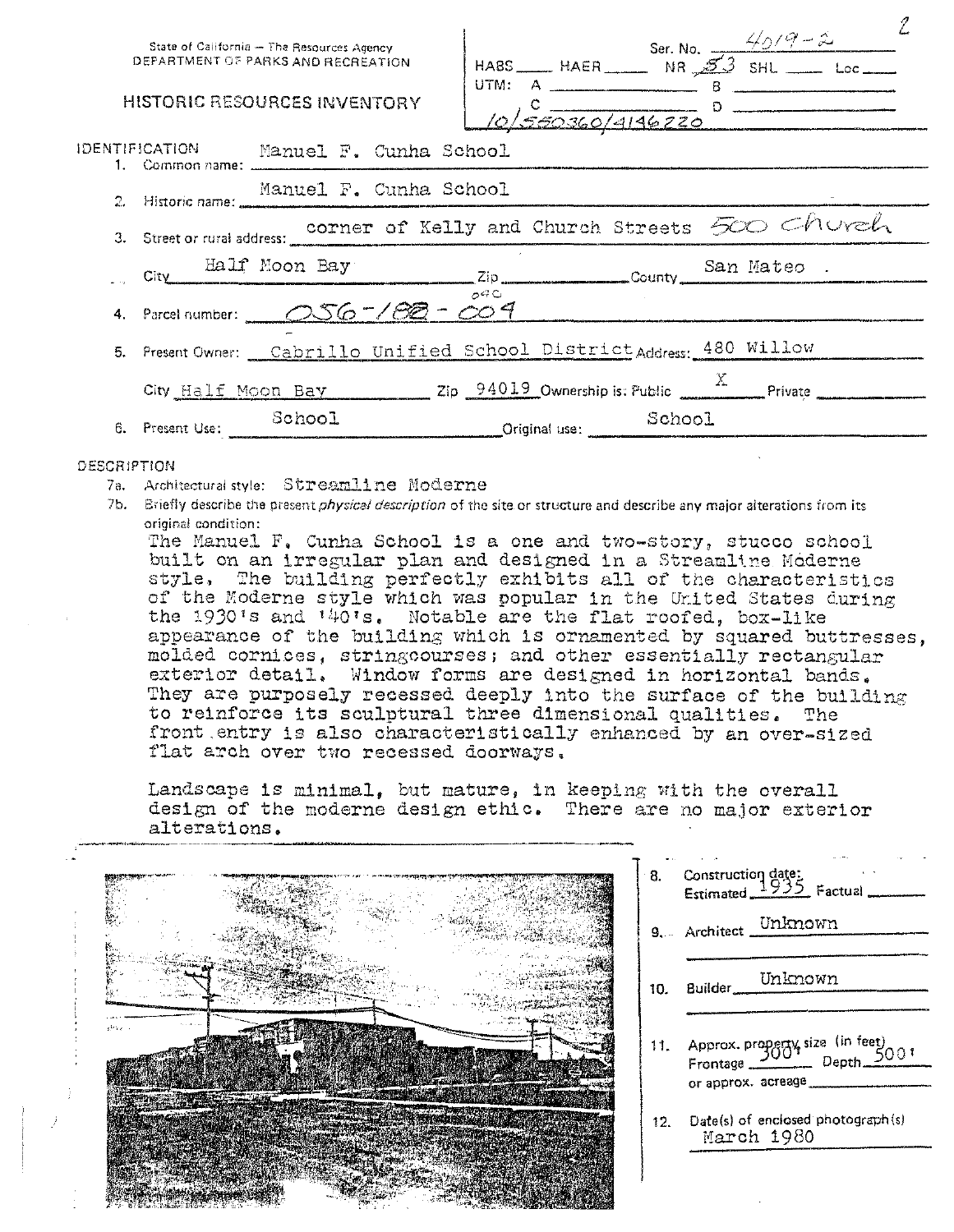| 13. Condition: Excellent Good $\frac{X}{X}$ Fair Deteriorated No longer in existence                                                                                                                                                                                                                                                                          |
|---------------------------------------------------------------------------------------------------------------------------------------------------------------------------------------------------------------------------------------------------------------------------------------------------------------------------------------------------------------|
| None                                                                                                                                                                                                                                                                                                                                                          |
| 15. Surroundings: Check more than one if necessary) Open land ____Scattered buildings _____Densely built-up ______<br>Residential $X$ Industrial Commercial Other: $\frac{1}{1-\frac{1}{2}}$ Industrial Commercial Commercial Commercial Commercial Commercial Commercial Commercial Commercial Commercial Commercial Commercial Commercial Commercial Commer |
| 16. Threats to site: None known X, Private development _______ Zoning ______ Vandalism ______                                                                                                                                                                                                                                                                 |
| 17. Is the structure: On its original site? $\frac{X}{X}$ Moved? Unknown?                                                                                                                                                                                                                                                                                     |
|                                                                                                                                                                                                                                                                                                                                                               |
| SIGNIFICANCE                                                                                                                                                                                                                                                                                                                                                  |

19. Briefly state historical and/or architectural importance (include dates, events, and persons associated with the site.) The Cunha School is significant due most importantly to its architectural style. The building is without question one of the largest and most impressive Moderne style structures along the San Mateo County coast proberts houtine style structures along the San Mateo County coast<br>and as such it must be viewed as one of Half Moon Bay's architectural treasures, The school adds much to the environmental design quality of the community,

|     |                                                                    | Locational sketch map (draw and label site and        |
|-----|--------------------------------------------------------------------|-------------------------------------------------------|
|     |                                                                    | surrounding streets, roads, and prominent landmarks): |
| 20. | Main theme of the historic resource: (If more than one is          | <b>NORTH</b>                                          |
|     | checked, number in order of importance.)                           |                                                       |
|     | Architecture $X$ Arts & Leisure                                    |                                                       |
|     | Economic/Industrial ____ Exploration/Settlement ____               |                                                       |
|     |                                                                    |                                                       |
|     |                                                                    |                                                       |
|     | Religion ________________________ Social/Education _______________ |                                                       |
|     |                                                                    |                                                       |
| 21. | Sources (List books, documents, surveys, personal interviews       |                                                       |
|     | and their dates).                                                  | KELLY<br>ST.                                          |
|     |                                                                    |                                                       |
|     |                                                                    |                                                       |
|     |                                                                    | 'n                                                    |
|     |                                                                    |                                                       |
|     |                                                                    | ᅚ<br>c)                                               |
| 22. | March 1980<br>Date form prepared                                   | ≪<br>MIRAMONTES ST                                    |
|     | By (name) _                                                        | ⊃<br>÷                                                |
|     | 01 i vo<br>Organization_                                           | d                                                     |
|     | Address:                                                           |                                                       |
|     | ZipZ/TZ<br>$C$ ity $\overline{u}$                                  |                                                       |
|     | $405279 - 2149$<br>Phone:                                          |                                                       |
|     |                                                                    | CORREAS ST.                                           |
|     |                                                                    |                                                       |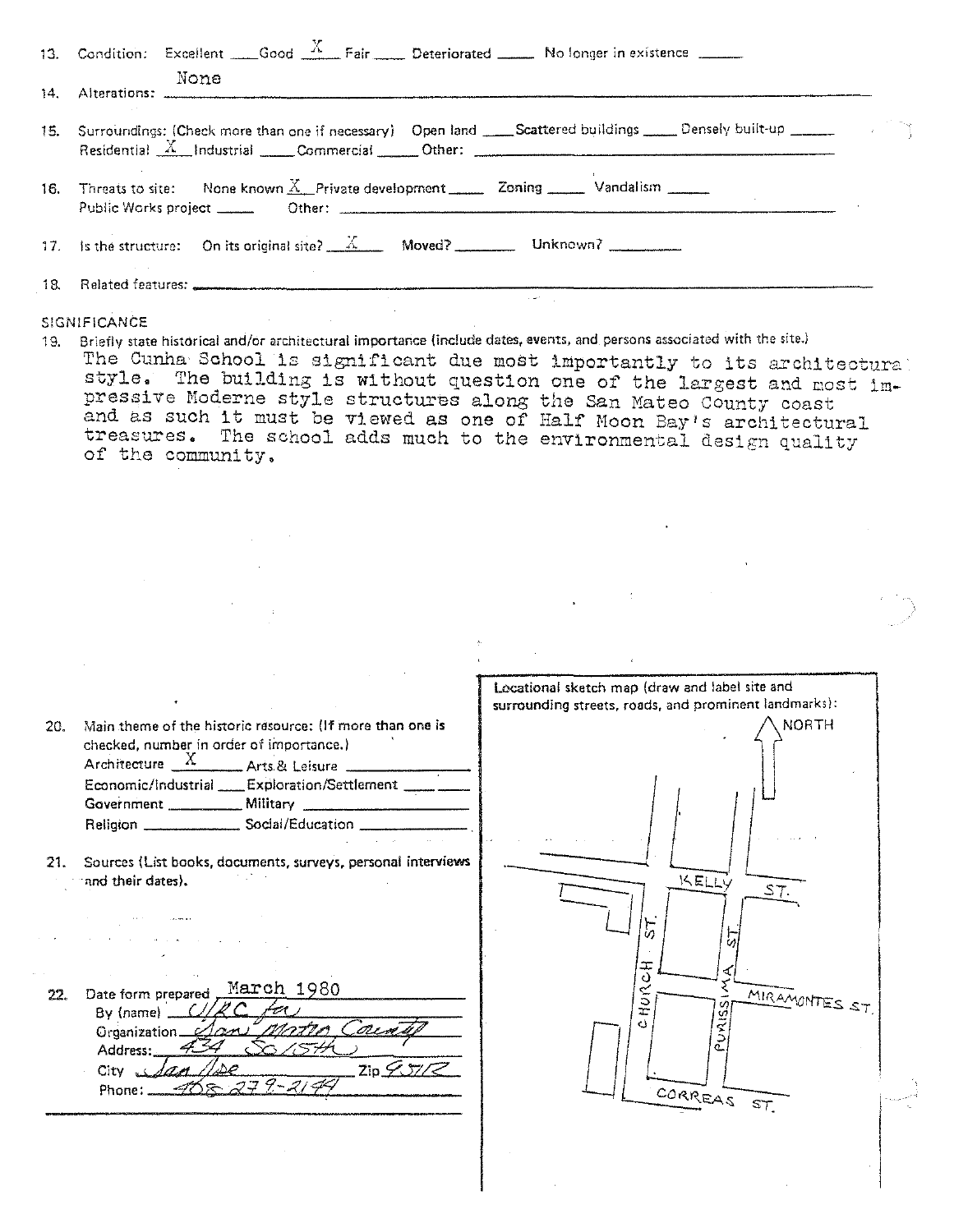| State of California - The Resources Agency<br>DEPARTMENT OF PARKS AND RECREATION<br><b>HISTORIC RESOURCES INVENTORY</b> | HABS HAER Ser, No. $\frac{4/0.18 - 0.06}{5}$<br>HABS HAER NR 5 SHL 2 Loc<br>$10\sqrt{550420}/4146260$ |
|-------------------------------------------------------------------------------------------------------------------------|-------------------------------------------------------------------------------------------------------|
| <b>IDENTIFICATION</b><br>none                                                                                           |                                                                                                       |
| 2. Historic name: www.www.com/www.com/www.com/www.com/www.com/www.com/www.com/                                          |                                                                                                       |
| 3. Street or rural address: 517 Church Street                                                                           |                                                                                                       |
|                                                                                                                         | City Half Moon Bay Zip County San Mateo                                                               |
|                                                                                                                         | 4. Parcel number: $\sqrt{5/6} - 171 - \frac{0.060 \times 100}{100}$                                   |
|                                                                                                                         | 5. Present Owner: <u>Landen Newton Metan Methodo (Address: 103 Retiro</u>                             |
|                                                                                                                         | City Moss Beach 2ip 94038 Ownership is: Public Private X                                              |
|                                                                                                                         | 6. Present Use: Residence Criginal use: Same                                                          |
| <b>DECORPTION</b>                                                                                                       |                                                                                                       |

- 7a. Architectural style: Pioneer
- 7b. Briefly describe the present physical description of the site or structure and describe any major alterations from its original condition:

Rectangular in plan, this two-story frame house is sheathed with ship lap siding and topped by a front gable. The front facade is divided into two bays with an offset entrance and two over two double hung sash windows. Simple door and window frames and corner boards are the only attempt at ornamentation. The gable end which faces the street marks this house as a vernacular expression of the Greek Revival style which is more accurately referred to as Pioneer. A shingled gable porch hood supported by knee brace brackets protects the entrance and is a later addition.